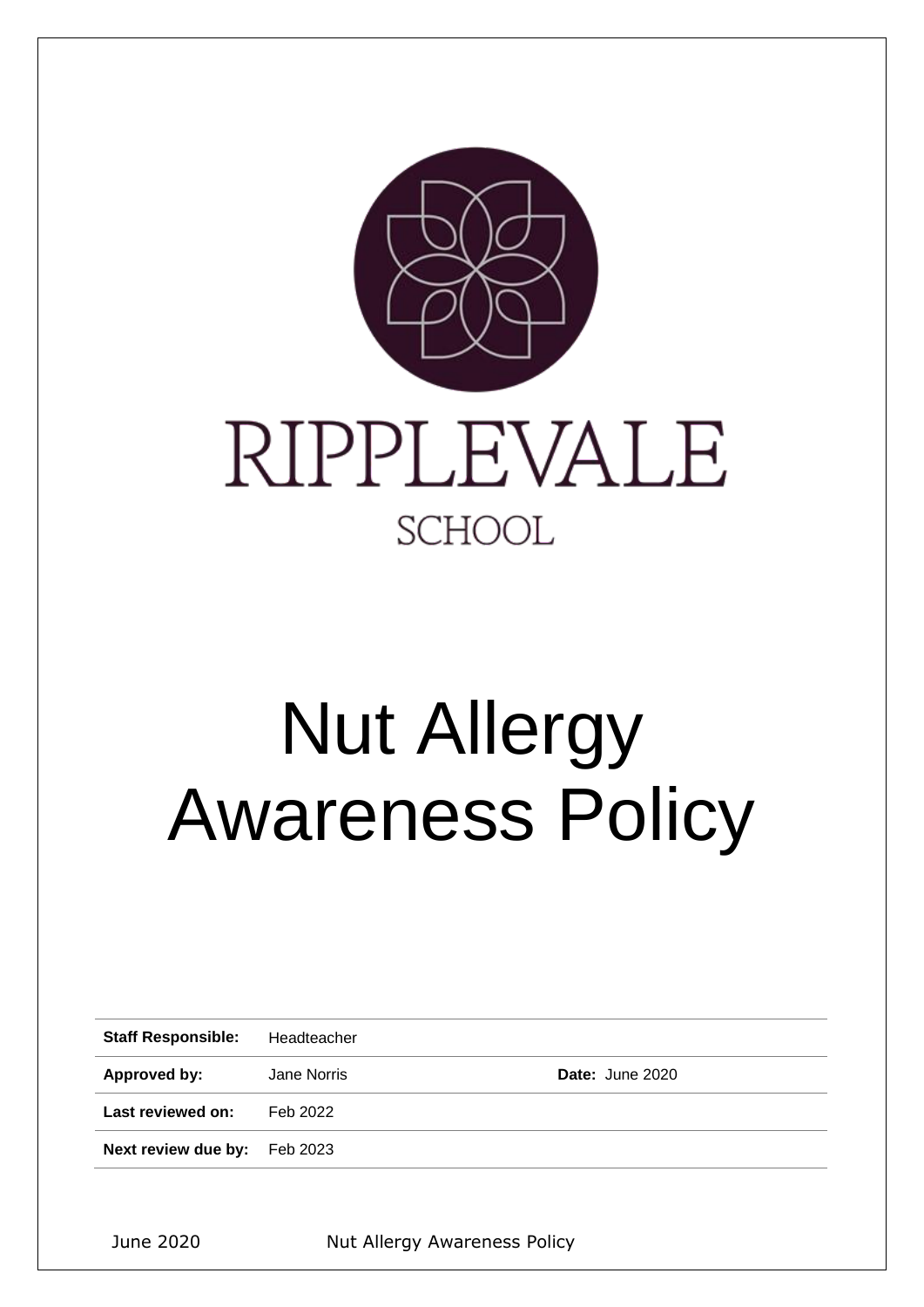# **Ripplevale School Nut Allergy Awareness Policy**

*'Ripplevale School provides a caring learning environment where our students make meaningful progress, relative to their individual starting points. Our aim is to encourage them to develop appropriate personal, social and employable skills enabling them to become confident, independent and aspiring young people.'*

### **Purpose**

The purpose of this policy is to

- Raise awareness about allergies to all our school community
- Ensure we provide a safe learning environment for all
- Give assurance to those children/families with severe allergies that we take the management of these seriously.

#### **Aim**

We are not a nut-free school but we aim to be as nut-free as we can. It is impossible to provide an absolute guarantee that no nuts will be brought onto the premises but we will strive to minimise this as much as we can.

# **Management**

We ask that all members of the school community manage the day to day application of this policy in the following ways:

- Parents, carers and staff are requested NOT to send food to school that contains nuts. This includes all types of nuts, peanut butter, nutella, cereal/chocolate bars and any other food containing nuts.
- Staff will be alert to any obvious signs of nuts being brought in, but they will not inspect all food brought into school.
- Children that DO bring in food that does contain nuts or nut products will be asked to eat that food away from any child with a nut allergy and to wash their hands before going to play.
- If any actual nuts are found, they will be bagged up and sent home and this child will be asked to eat lunch away from other children and wash their hands before going out to play.
- Children will be asked NOT to share food.
- Children will be encouraged to wash hands before and after eating.
- Some staff are trained in understanding and dealing with Anaphylaxis (severe allergic reactions) and will use this training as the need arises.
- The school dinner providers will ensure all cooked food is nut-free.
- Any cooking or food preparation during Food Technology classes will not use or contain any nut product.

# **Promotion**

The policy will be promoted by:

- A copy of this policy being made available to all parents and carers.
- Staff being informed and provided with training opportunities.